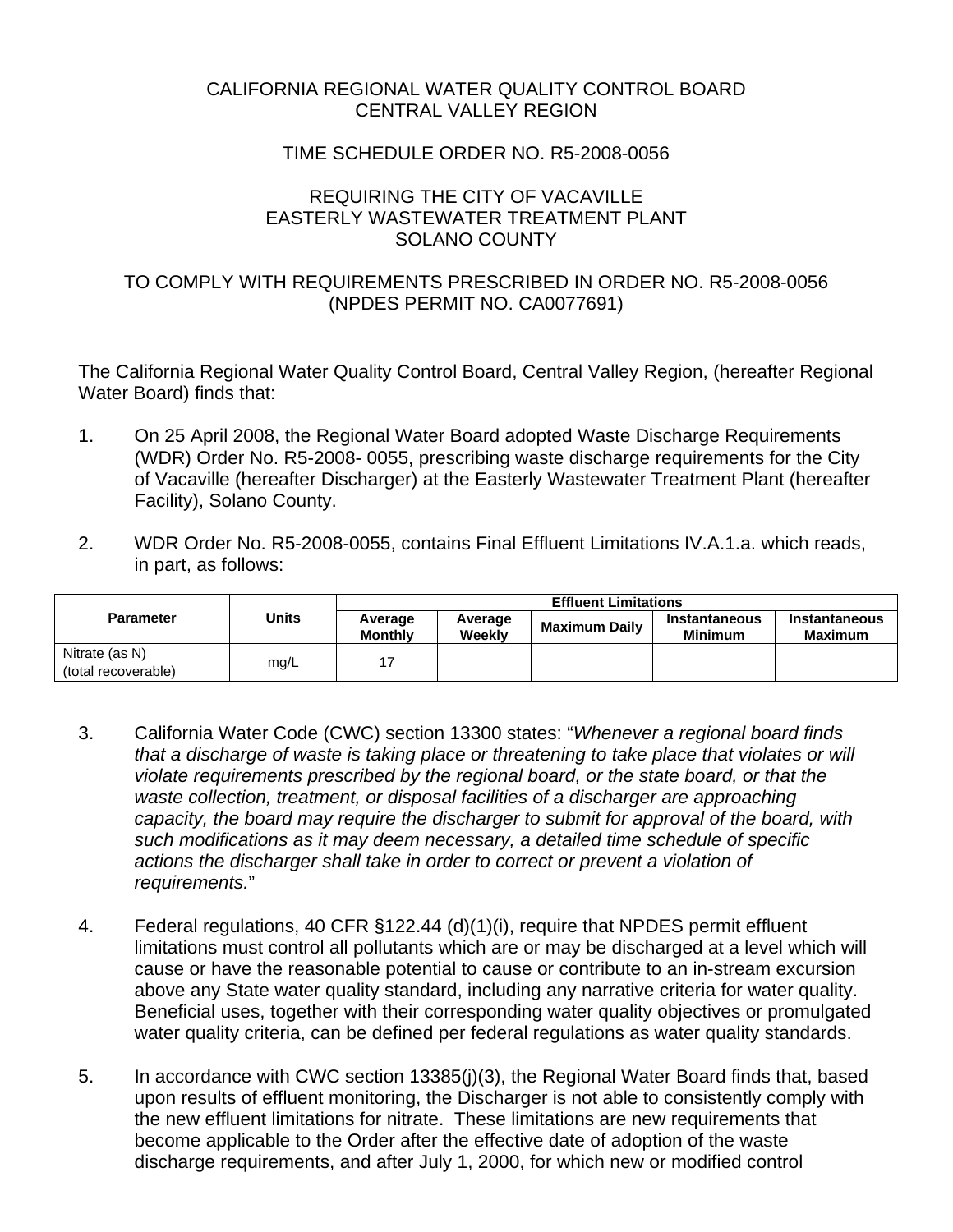measures are necessary in order to comply with the limitations, and the new or modified control measures cannot be designed, installed, and put into operation within 30 calendar days.

- 6. Immediate compliance with these new effluent limitations for nitrate are not possible or practicable. The Clean Water Act and the California Water Code authorize time schedules for achieving compliance.
- 7. On 15 February 2007, the Discharger submitted justification for a compliance schedule which included: (a) documentation that diligent efforts have been made to quantify pollutant levels in the discharge and the sources of the pollutant in the waste stream; (b) documentation of source control measures and/or pollution minimization measures efforts currently underway or completed; (c) a proposal for additional or future source control measures, pollutant minimization actions, or waste treatment (i.e., facility upgrades); and (d) a demonstration that the proposed schedule is as short as practicable. Therefore, this Order provides a time schedule for the Discharger to develop, submit, and implement methods of compliance, including utilizing pollution prevention activities, conducting site specific studies to develop site specific water quality objectives, conducting Use attainability analysis to determine if the MUN designation is appropriate in New Alamo Creek, or constructing necessary treatment facilities to meet the new effluent limitations or require modification of the effluent limitations for nitrate.
- 8. CWC section 13385(h) and (i) require the Regional Water Board to impose mandatory minimum penalties upon dischargers that violate certain effluent limitations. CWC section 13385(i) exempts certain violations from the mandatory minimum penalties. CWC section 13385(j)(3) exempts the discharge from mandatory minimum penalties "*where the waste discharge is in compliance with either a cease and desist order issued pursuant to Section 13301 or a time schedule order issued pursuant to Section 13300, if all the [specified] requirements are met.*"
- 9. Compliance with this Order exempts the Discharger from mandatory penalties for violations of effluent limitations for nitrate only, in accordance with CWC section 13385(j)(3). CWC section 13385(j)(3) requires the Discharger to prepare and implement a pollution prevention plan pursuant to section 13263.3 of the California Water Code.
- 10. Since the time schedules for completion of action necessary to bring the waste discharge into compliance exceeds 1 year, this Order includes interim requirements and dates for their achievement. The time schedules do not exceed 5 years.

The compliance time schedules in this Order include interim performance-based effluent limitations for nitrate. The interim effluent limitations consist of a maximum daily effluent concentration derived using sample data provided by the Discharger. In developing the interim limitations, when there are ten sampling data points or more, sampling and laboratory variability is accounted for by establishing interim limits that are based on normally distributed data where 99.9% of the data points will lie within 3.3 standard deviations of the mean (*Basic Statistical Methods for Engineers and Scientists, Kennedy*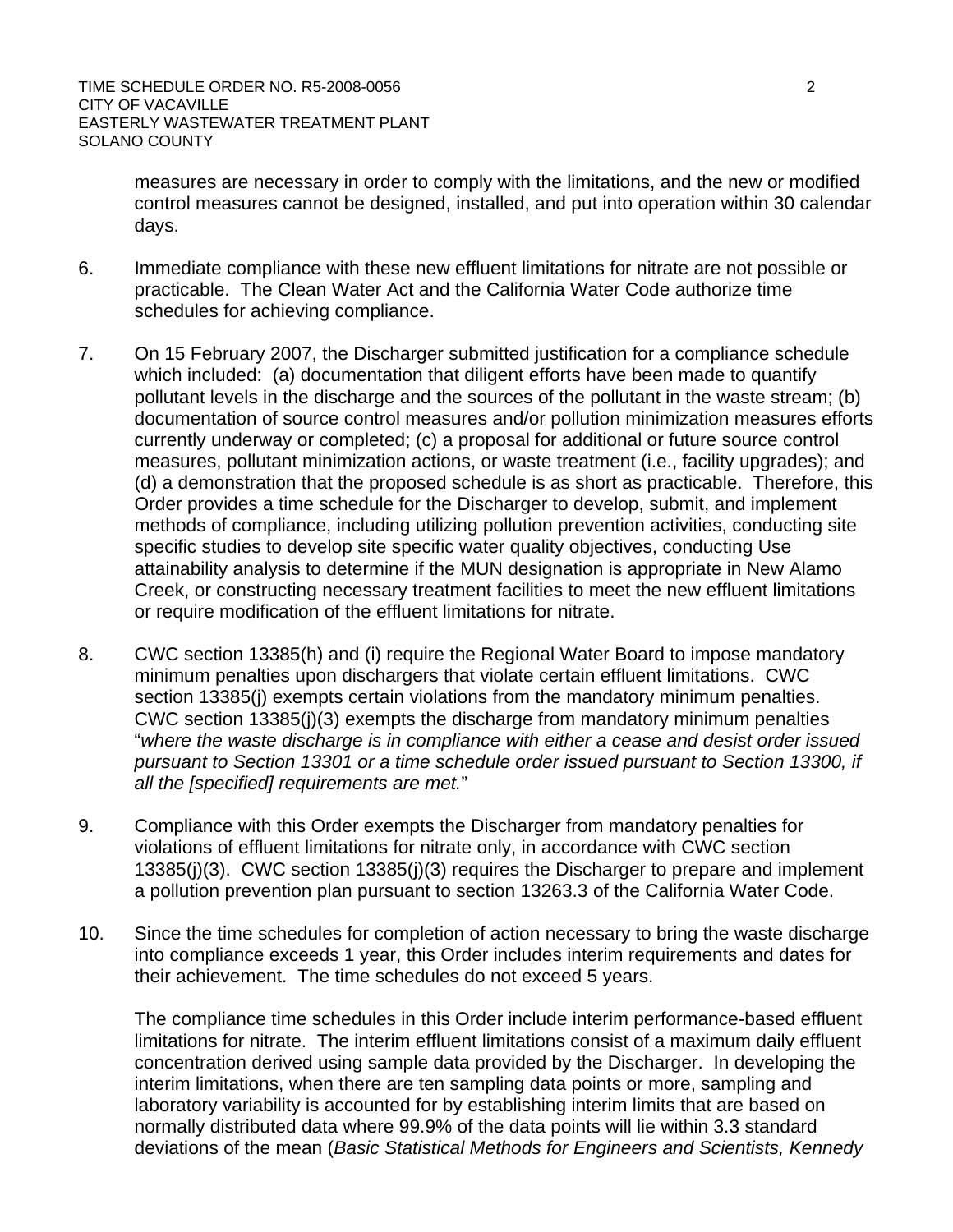#### TIME SCHEDULE ORDER NO. R5-2008-0056 3 CITY OF VACAVILLE EASTERLY WASTEWATER TREATMENT PLANT SOLANO COUNTY

*and Neville, Harper and Row*). Therefore, the interim limitations in this Order are established as the mean plus 3.3 standard deviations of the available data. Where actual sampling shows an exceedance of the proposed 3.3-standard deviation interim limit, the maximum detected concentration has been established as the interim limitation. When there are less than 10 sampling data points available, the *Technical Support Document for Water Quality- Based Toxics Control* ((EPA/505/2-90-001), TSD) recommends a coefficient of variation of 0.6 be utilized as representative of wastewater effluent sampling. The TSD recognizes that a minimum of 10 data points is necessary to conduct a valid statistical analysis. The multipliers contained in Table 5-2 of the TSD are used to determine a maximum daily limitation based on a long-term average objective. In this case, the long-term average objective is to maintain, at a minimum, the current plant performance level. Therefore, when there are less than ten sampling points for a constituent, interim limitations are based on 3.11 times the maximum observed effluent concentration to obtain the daily maximum interim limitation (TSD, Table 5 2). Derivation of these interim limitations is summarized below:

| <b>Constituent</b> | Jnits | <b>MEC</b> | <b>Mean</b> | <b>Standard</b><br><b>Deviation</b> | Interim<br>limitation |
|--------------------|-------|------------|-------------|-------------------------------------|-----------------------|
| <b>Nitrate</b>     | mq/L  | ົາ         | 16          | 4.23                                | 30                    |

- 11. The Regional Water Board finds that the Discharger can undertake treatment plant measures to maintain compliance with the interim limitations included in this Order. Interim limitations are established when compliance with the final effluent limitations cannot be achieved by the existing discharge. Discharge of constituents in concentrations in excess of the final effluent limitations, but in compliance with the interim effluent limitations, can significantly degrade water quality and adversely affect the beneficial uses of the receiving stream on a long-term basis. The interim limitations, however, establish an enforceable ceiling concentration until compliance with the effluent limitation can be achieved.
- 12. On 25 April 2008, in Sacramento, California, after due notice to the Discharger and all other affected persons, the Board conducted a public hearing at which evidence was received to consider a Time Schedule Order under CWC section 13300 to establish a time schedule to achieve compliance with waste discharge requirements.
- 13. Issuance of this Order is exempt from the provisions of the California Environmental Quality Act (Public Resources Code section 21000, et seq.), in accordance with CWC section 15321 (a)(2), Title 14, of the California Code of Regulations.
- 14. Any person adversely affected by this action of the Board may petition the State Water Resources Control Board to review this action. The petition must be received by the State Water Resources Control Board, Office of the Chief Counsel, P.O. Box 100, Sacramento, CA 95812-0100, within 30 days of the date on which this action was taken. Copies of the law and regulations applicable to filing petitions will be provided on request.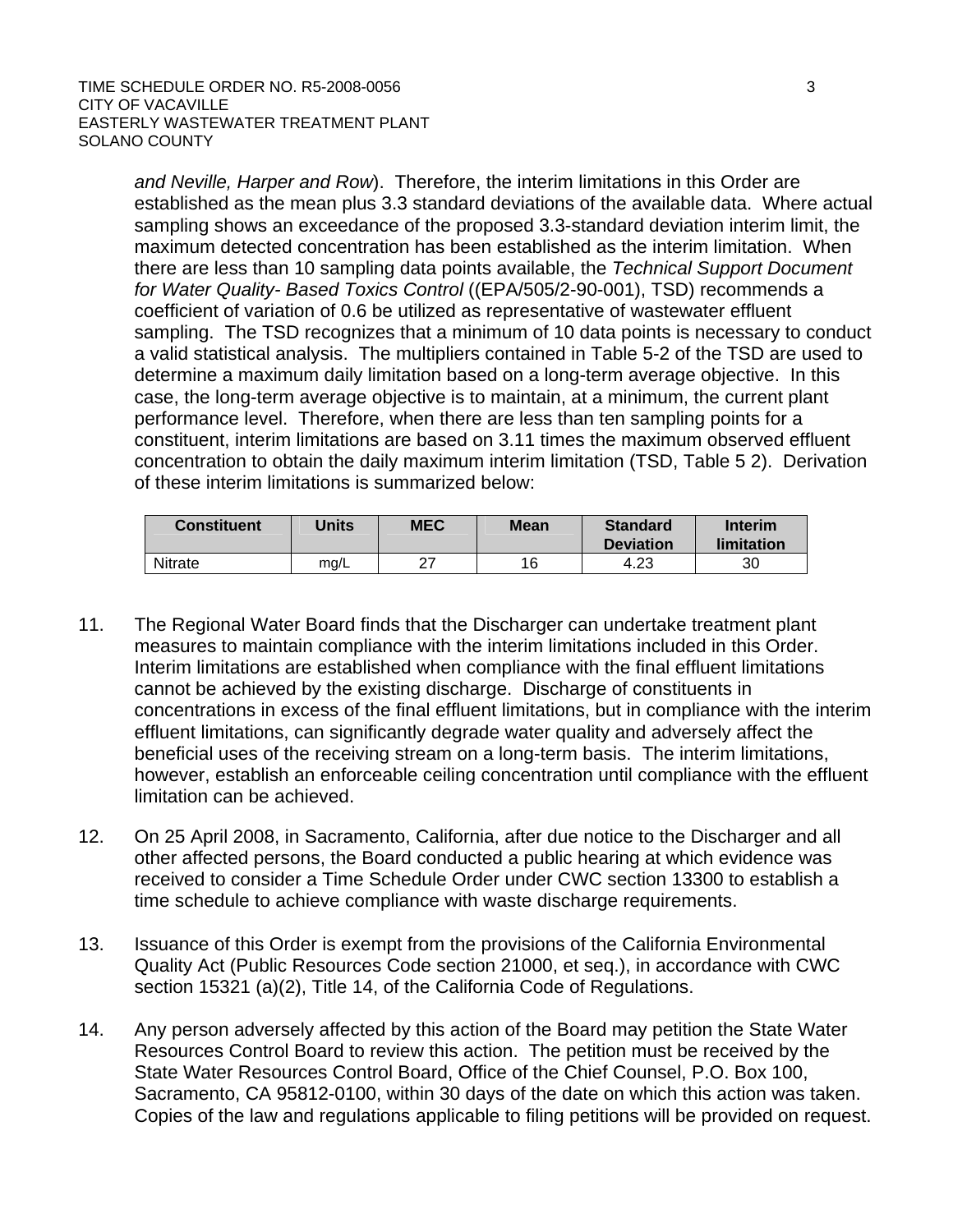# **IT IS HEREBY ORDERED THAT:**

1. The Discharger shall comply with the following time schedule to ensure compliance with the effluent limitations for nitrate contained in WDR Order No. R5-2008-0055 as described in the above Findings:

| Task<br>Submit Method of Compliance Workplan/Schedule                                                  | Date Due<br>Within 6 months of<br>adoption of this Order                   |
|--------------------------------------------------------------------------------------------------------|----------------------------------------------------------------------------|
| Submit and implement a Pollution Prevention plan (PPP) <sup>1</sup> pursuant to CWC<br>section 13263.3 | Within 6 months of<br>adoption of this Order                               |
| Progress Reports <sup>2</sup>                                                                          | 1 June, annually, after<br>approval of work plan<br>until final compliance |
| Full compliance with effluent limitations for nitrate                                                  | 1 May 2013                                                                 |

1 The PPP shall be prepared for nitrate, where appropriate, and shall meet the requirements specified in CWC section 13263.3(d)(3). <br><sup>2</sup> The progress reports shall detail what steps have been implemented towards achieving compliance with waste

- discharge requirements, including studies, construction progress, evaluation of measures implemented, and recommendations for additional measures as necessary to achieve full compliance by the final date.
- 2. The following interim effluent limitations shall be effective immediately. The interim effluent limitations for nitrate shall be effective until **30 April 2013**, or when the Discharger is able to come into compliance, whichever is sooner.

| <b>Parameter</b>                        | <b>Maximum Daily</b><br><b>Effluent Limitation</b> |  |
|-----------------------------------------|----------------------------------------------------|--|
| Nitrate as N (Total Recoverable) (mg/L) | 30                                                 |  |

- 3. For the compliance schedules required by this Order, the Discharger shall submit to the Regional Water Board on or before each compliance report due date, the specified document or, if appropriate, a written report detailing compliance or noncompliance with the specific schedule date and task. If noncompliance is being reported, the reasons for such noncompliance shall be stated, and shall include an estimate of the date when the Discharger will be in compliance. The Discharger shall notify the Regional Water Board by letter when it returns to compliance with the time schedule.
- 4. If, in the opinion of the Executive Officer, the Discharger fails to comply with the provisions of this Order, the Executive Officer may apply to the Attorney General for judicial enforcement. If compliance with these effluent limitations is not achieved by the Full Compliance date, the discharge would not be exempt from the mandatory minimum penalties for violation of certain effluent limitations, and would be subject to issuance of a Cease and Desist Order in accordance with CWC section 13301.